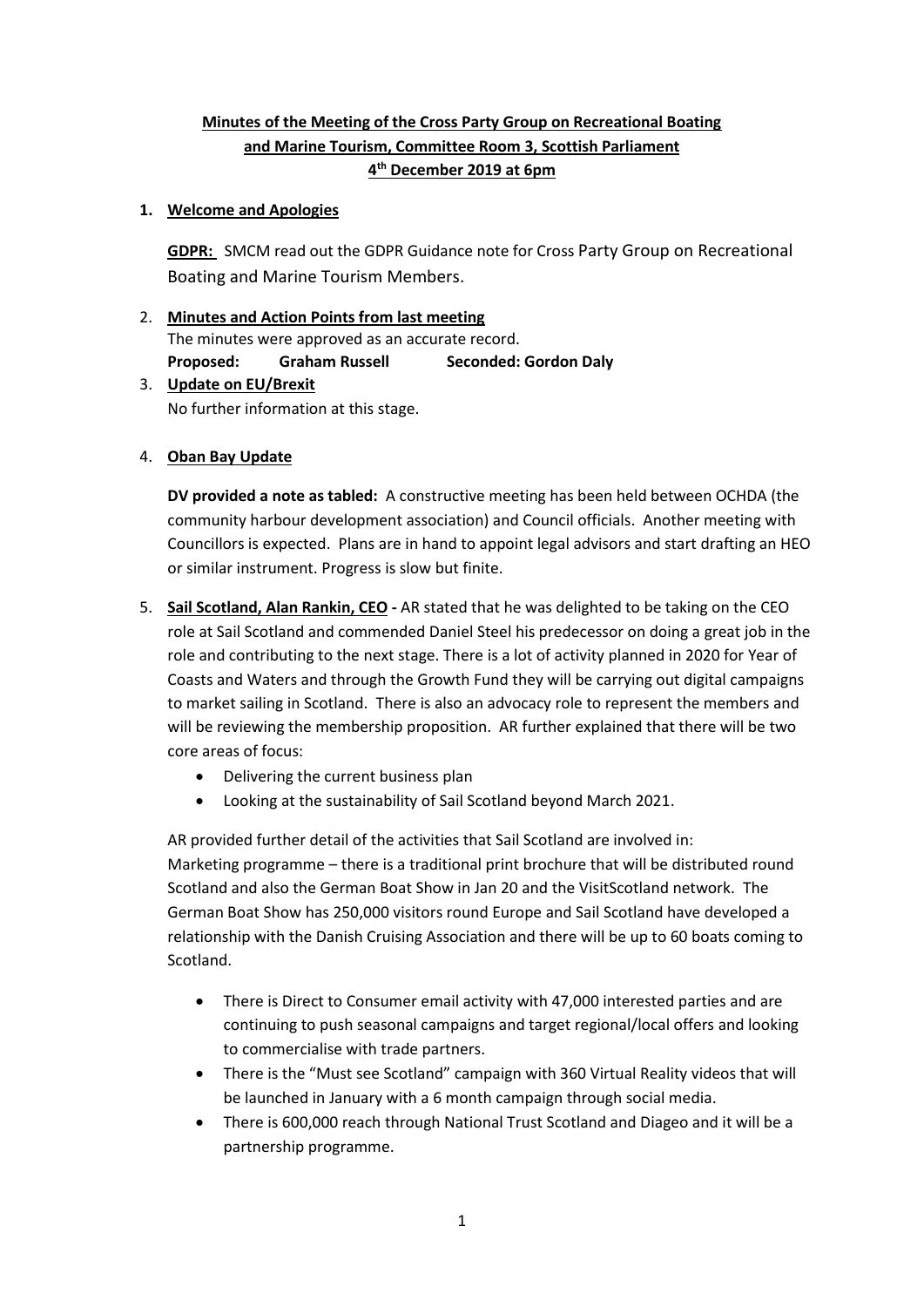- They have Facebook campaigns with photography competition and 19,000 followers and also use other social media platforms such as Twitter, Instagram and Pinterest.
- Advocacy work YOCW 2020, are working jointly on the Marine Tourism Strategy. AR sits on the Scottish Tourism Alliance Council, developing National Tourism Strategy and this sits with the Marine Tourism Strategy.
- Are looking at the Tourism tax, the transient tourism levy that will have effect on charter industry.
- AR encouraged members to look at videos and drone footage. There then followed an opportunity for questions:

SMCM asked what other Boat Shows Sail Scotland would attend. AR stated that they have only limited budget and only cover the German boat show and perhaps UK boat shows. They secured funding through SDI and shortfall from Sail Scotland reserves. They would hope to attend Southampton Boat Show but it will be dependent on budget.

SMCM asked if return on boats is significant based on the investment made. AR stated that 60 yachts are significant with high spenders and they will be working on itineraries to bring them into other areas such as East and North and will boost the funds of rural and isolated businesses.

SMCM re-emphasised the requirement to put forward a sustainable business case with information passed to Highlands and Islands Enterprise, Scottish Enterprise etc. AR confirmed that we need to create a valid case going forward, doing some further work with businesses to get sources of funding and also obtain data from British Marine Scotland. A MacDonald MSP congratulated AR on attracting 60 boats and asked whether consideration had been given to Norway and Sweden. AR explained the rationale of attendance at the German boat show is to attract northern Europe market which would in turn attract a wider market.

GD recommended using canals for Cairngorm circumnavigation. AR stated that he welcomed these ideas. B Schafe congratulated Sail Scotland for attracting boats and reiterated that we need to maximise the measurement of that and encourage them to stay for 2-3 seasons. **Action: It was agreed that Barry Schafe and Alan Rankin to have future discussion on this matter.**

SK gave an example of the Torchlit parade and ceilidh that is being planned for a cruise ship visit that could provide further activities for this group to take part in. GR asked if the brochure was available online that we can circulate through RYA channels. GR gave example of his yacht journey and stated that Orkney Islands Council have a good database of where boats come from.

**Action: Videos to be circulated to CPG members once they become available (AR/PM).**

#### **6. The Green Blue Update**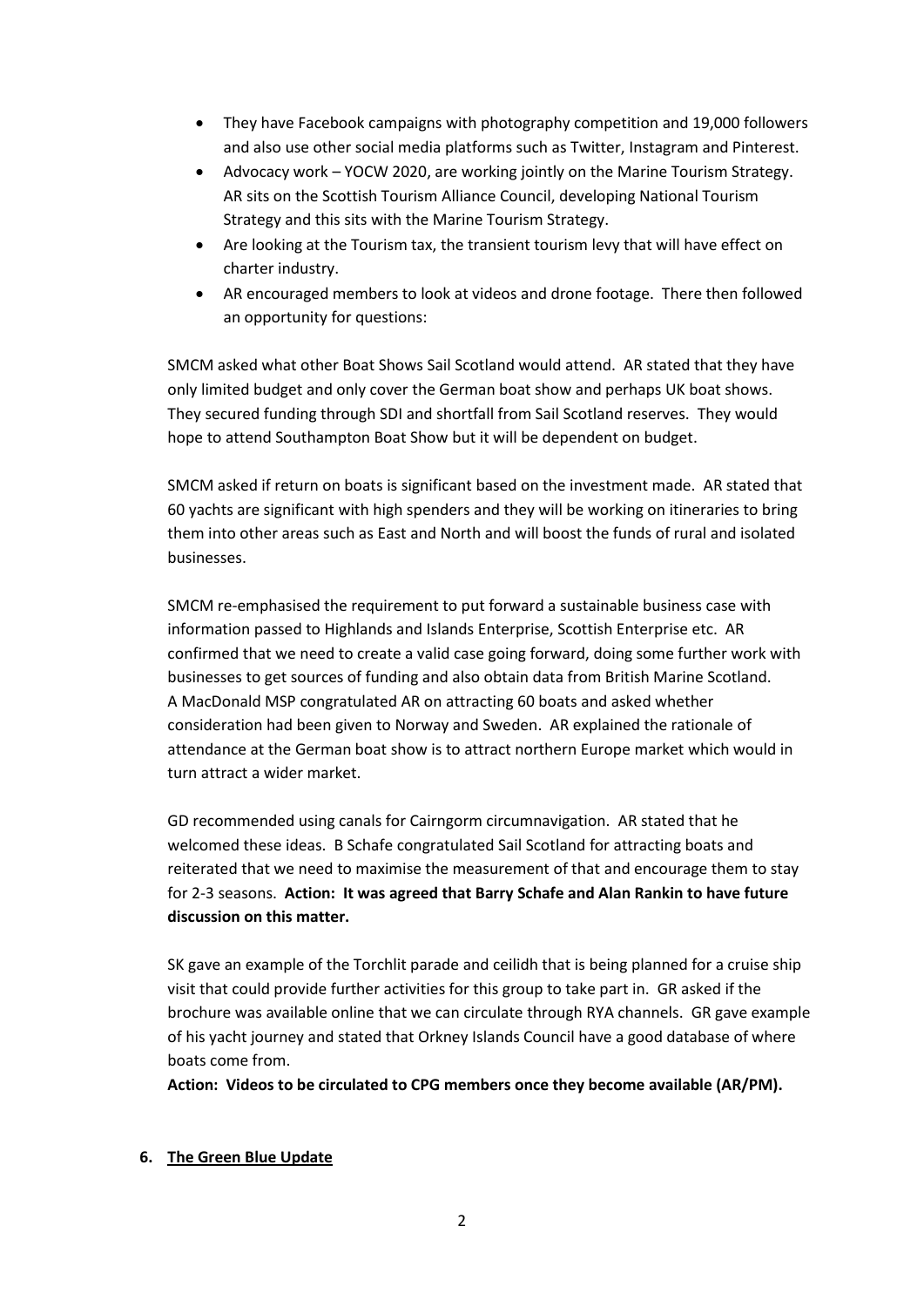JSA provided the following outline of The Green Blue.

The Green Blue is a joint initiative between British Marine Scotland/British Marine and the RYA. It was founded 12 years ago. Over the last 3 years, it has been funded by British Marine and the RYA.

The aim of The Green Blue in Scotland is working to same standards and using resources. In Marine tourism there needs to be a consistent message. 64% are Generation Z and millennials are recognising their environmental responsibility. What makes Scotland unique is it is a very diverse marine environment and they work hand in hand with environmental agencies to deliver a good result.

Marine Protected Areas are on navigational software and it shows the environmental wildlife there too and gives an understanding of what we have. There has been an application for £1.4 million to regenerate wild oysters in the UK and in sites in Scotland. We can work towards Scotland as the standard to encourage people to visit.

There then followed an opportunity for questions and following further comments were made:

- It is now mainstream and very welcome. Discussions have taken place with SNH and the key is to reach people and get the message out in an effective way, there should be one level of seamanship principles for all.
- Basking sharks, we need to be careful about looking for them. JSA stated that there is some lack of awareness that can cause an issue too, we require to look at numbers and sightings to analyse if they are doing it right. GR stated that it covered 20% of the MPA network and will increase up to 40% soon.

### **Action: SMCM stated that there is an opportunity to put forward a motion for a Member's debate.**

 Emma Harper MSP asked about the fishing detritus on the beaches and asked if there was work taking place with fisheries. JSA stated that there have been difficulties working with commercial fishing, we require to look at the resources and how we engage with the fishing community. They have worked with local beach clean groups to keep fishing nets off beaches and out of the water. GR stated that the fisheries are aware of this and there is a Fisheries Litter Association. There are a lot of fish farm companies that are working hard on environmental issues. The Inshore fisheries groups are the key groups for working through this. We require to promote the good environmental work that the fisheries groups are doing and put information on the website.

**Action: BSA to provide information on Lyme Bay Project to SMCM. Action: B Shafe asked is there an opportunity to take a more active role to deliver that consistent message? AR stated that they could add this into the services for Sail Scotland to make it more sustainable. BS and AR agreed to have further discussion.**

**Action: Email details for JSA to be circulated to CPG members.**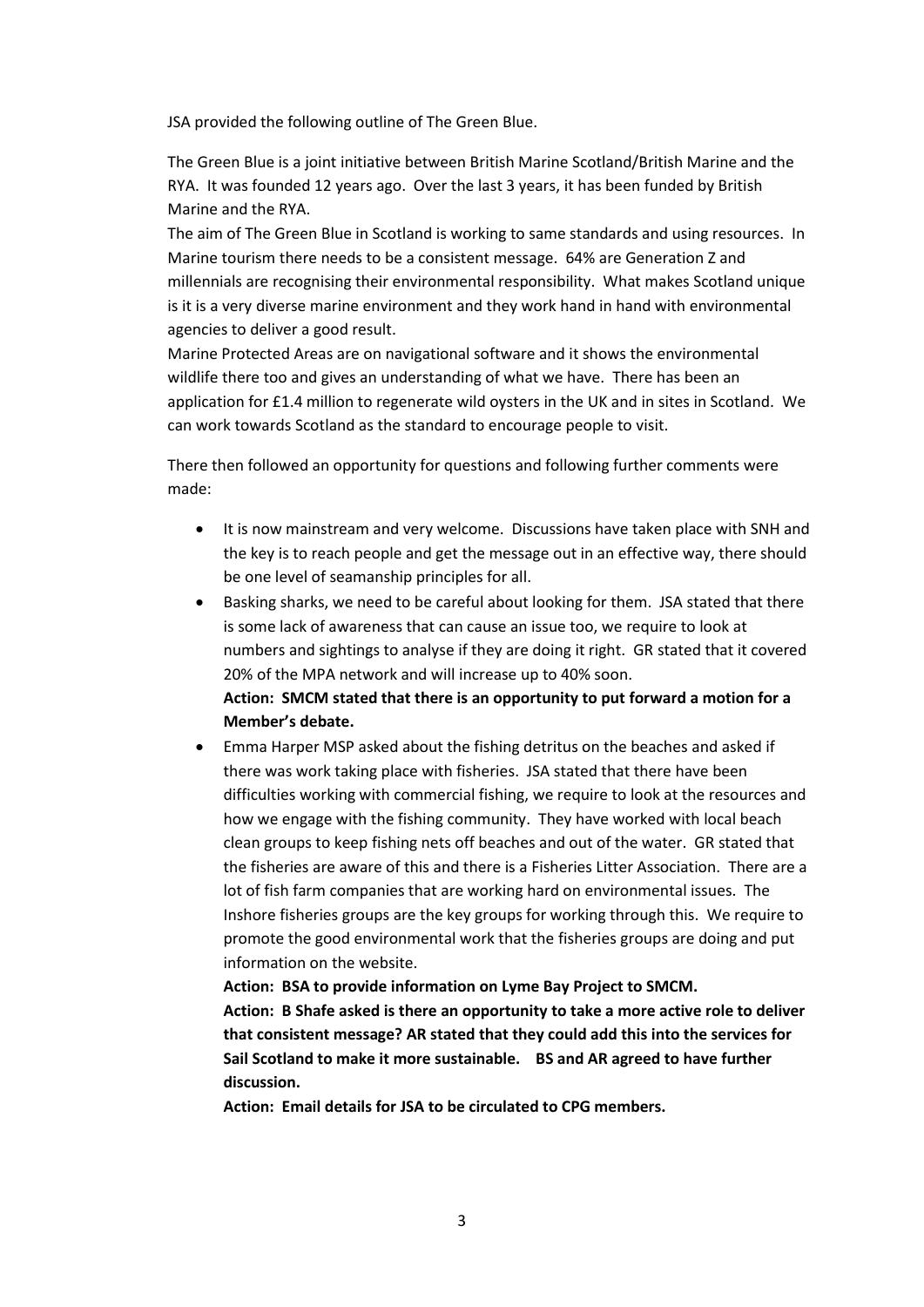**7. Crown Estate Communities Fund – Douglas McDiarmid, Thomas Telford Corpach Marina** DM outlined his concerns about the Crown Estate Communities Fund. **(please see below email correspondence sent to Convenor to raise the issue.**

**This relates to the recently announced distribution of Crown Estate Scotland surpluses (£7.5m) to local authorities for the benefit of their coastal communities. It does not appear that the Scottish Government has given any guidance on how these monies should be spent, leaving the matter to the discretion of individual local authorities.**

**This measure replaces the old Coastal Communities Fund (still operating in England, Wales and Northern Ireland), which has delivered valuable support to numerous marine projects over the years. Since Crown Estate surpluses are likely to provide a recurring source of similar funding, this provides an important opportunity for the foreseeable future to underpin the "Awakening the Giant" Strategy, whether that be for Infrastructure, marketing or skills. This was sharply brought into focus for me at Friday's marine tourism expo in Holyrood, with our marine agenda seen as an important player in Scotland's ambition to be "the World's Leading Tourism Destination by 2030". Support from the CPG could be important in influencing government and local authority priorities in this matter.**

Discussion then followed and following points raised -

ML explained that there has been funds put aside to assist with the aims of the Marine Tourism Strategy and pitches could be made for some of these funds. The funds available from the local authorities with coastal communities fit with the marine tourism agenda and with YOCW 2020.

This is a brand new fund and it supersedes the Coastal Communities Fund and includes long term investment into marine tourism sector. JA voiced concern over the new fund, we welcome investment to coastal communities but need to be keeping a watching brief and hold local authorities to account. He noted that there is no clear methodology that ensures that local authorities will spend these monies on elements that directly benefits coastal communities.

- **Action: Letter to go to COSLA to ask for an outline of how the funds are going to be spent to Coastal Communities.**
- BS asked is the £7.5 million being given to the local authorities. DM confirmed that this was the case.
- BS stated that Marine Scotland and Crown Estate have agreement on how the monies are spent. BS stated that we need to re-emphasise that the funds be spent on the coast.

The following actions were agreed:

- **Obtain parameters from Crown Estate to Marine Scotland.**
- **ML suggested approaching Crown Estate to provide information on where the grant goes and what the effect has been. Information to be circulated to members.**
- **BSA suggested looking at how your measure the environmental initiatives and demonstrate what you set out to achieve and give KPI'S to funders.**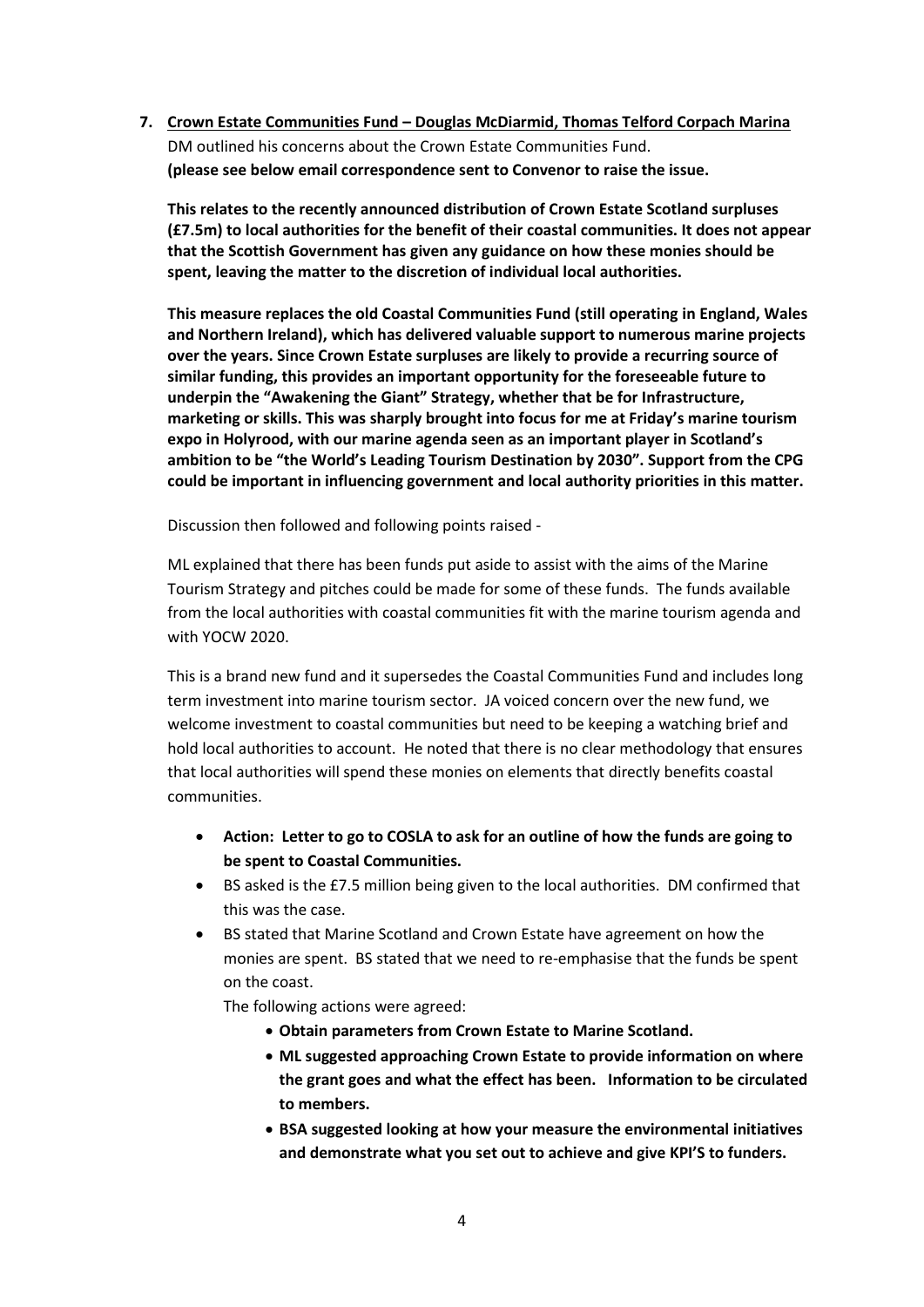#### **8. Red/White Diesel**

A discussion took place and the following points raised: JA provided an outline of the current position:

JA reported that there was a consultation by HMRC where the use of red diesel for propulsion was discussed. This consultation has now closed.

- There has been discussion on how do you get white diesel to the boats that need it? RYA have been in discussions with HMRC re impact on recreational boaters, tanks and marinas.
- **Action: circulate copies of RYA/RYAS consultation responses to CPG members.**
- GR stated that we also need to be aware the plan is to phase out diesel cars so there will be lack of diesel.
- Longer term we need to develop engine and engine systems for bio diesel.
- SMCM asked is there boats that are being manufactured that are fully compliant non diesel? JSA stated that Hydrogen and cell technology has been approved, looking at electric boats for inland waterways. We need as an industry to look long term.
- SMCM asked is there any companies doing this already? BSA stated that Cheetham Marine are already doing this in the Isle of Wight). Other areas of the marine industry are looking at this.
- GD stated that there are boats that are up to 50 years old and it will prove difficult if this is a sound engine that requires to be disposed of.
- GR stated that fishers and farmers use red diesel and we should liaise with them to help all industry.
- Angus MacDonald MSP stated that it is a conversation to have widely so that we are all moving in the right direction.
- J Mosse stated that in Inland Waterways there are fuel cell powered vessels and there is a lot of activity gathering momentum.

## **Action: Emma Harper MSP will raise this with the Rural Economy and Connectivity Committee.**

GR provided an example of Orkney who are doing good things in this regards. BS stated that there is a legacy fleet of boats and many aspects to consider such as motor yachts, weight and cost of running and there will be issues around ensuring that you have an engine to get you home when you don't have sails. It will take a bit of time to get that certainty. It will mean that there will be a safe environment issue especially for cruisers. ML stated that costs of diesel will go up and will be cost/effect that will require to be looked at in further detail. **Action: SMCM asked that Red/White Diesel be kept on agenda for future meetings.**

#### **9. Marine Tourism Symposium/Strategy Refresh Update**

ML provided the following update:

 Giant Strides is an evolution of Awakening the Giant and growth deals have built around this.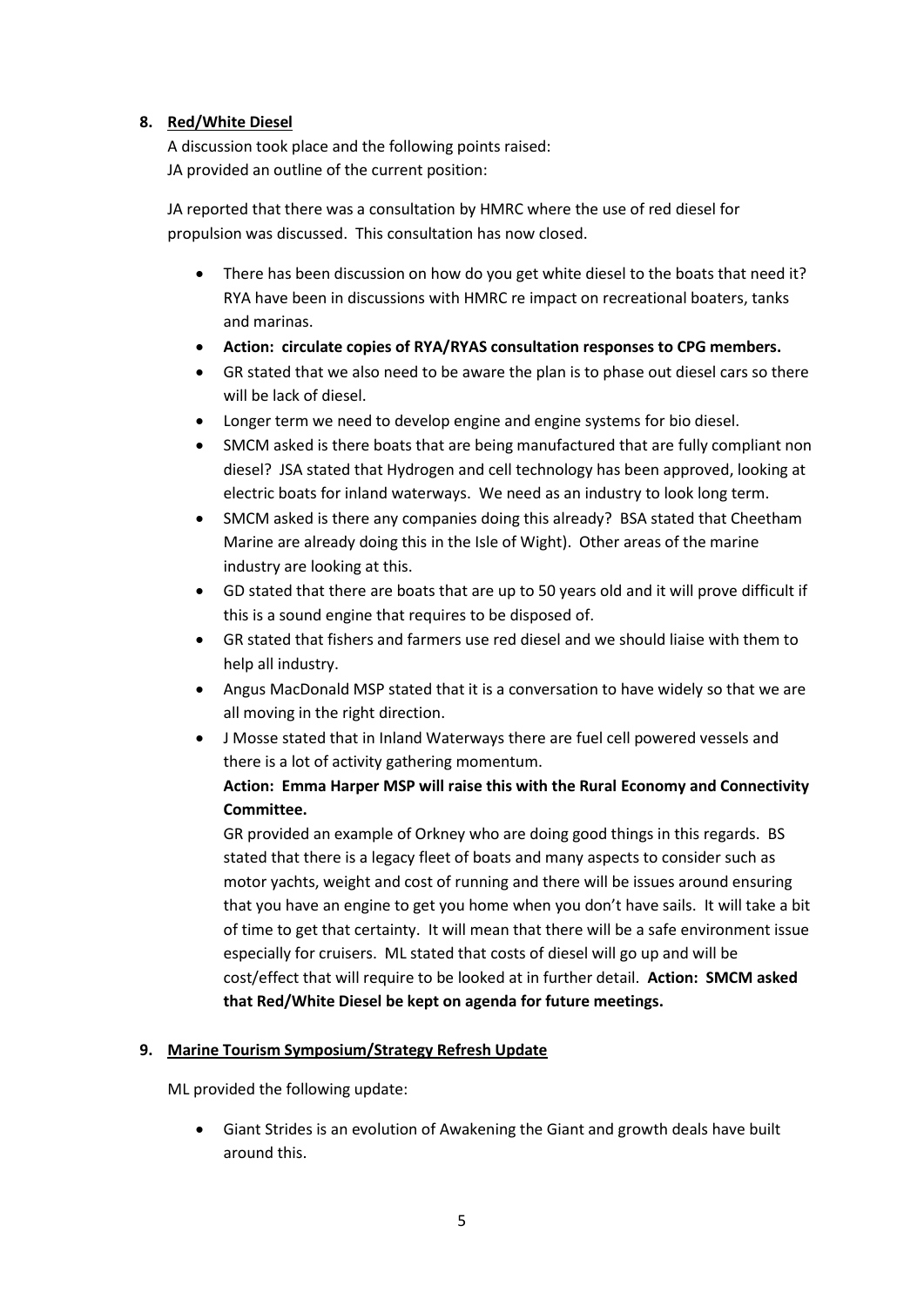- British Marine Scotland and partners have developed the Strategy. (Royal Yachting Association Scotland, Sail Scotland, Scottish Canals).
- Links to the Draft Strategy and summary document has been circulated to CPG members. It will be a 5 year strategy. Draft strategy will be launched and then it will take 8 months to feed into the action plan and link with the National Tourism Strategy.
- Marine Symposium took place on 15<sup>th</sup> November with 98 people in attendance. There were a number of speakers and short speeches with relevant information and we had a cross section of industry. The strategy consultation launched on  $1<sup>st</sup>$  Dec and will run until 17<sup>th</sup> January.

### **Action: ML encouraged CPG members to circulate to other interested agencies including coastal communities.**

JA provided an outline of the volunteering value to RYA in Scotland that equates to 268,000 hours of volunteering. These volunteers produce events and deliver club activities. JA explained that they looked at aspects of volunteering, but did not include clubs and training centres but did include club volunteering and this equates to £2.4 million in value. ML stated that there is community involvement and we can use this to reach out to island communities and use it to raise funds. 15 step a shore facilities have been introduced since the introduction of the strategy.

- "Our Waters, clean and blue" and "Natural Capital", Scotland wants to be the leader and build on experiences and for businesses create good profit to reinvest to have sustainable businesses.
- There will be a Media Launch of the strategy on  $5<sup>th</sup>$  March 2020 in Glasgow, (venue tbc) to raise awareness of the strategy.

There then followed an opportunity for questions:

- GD reported that he recently attended the Lowland Canals Association AGM, and encouraged people to attend the Marine Tourism Symposium and to take part in the strategy consultation. GD encouraged the CPG members to promote the numbers of volunteering.
- ML stated that the stats are important for generating funding and we need to build more on this to feed into the strategy. BS asked does marine tourism include the cruise industries. ML stated that we look at cruise experience. BS stated that we should also look at Scottish Government Economic statistics. ML stated that we should get the message out about the wider effect throughout the marine tourism industry and not just focus on boats.

#### **10. AOCB/Future Business**

#### **Creel Marking**

GR reported that one of the hazards is poorly marked creels. Marine Scotland have issued guidelines on static gear and there will be legislation come into 2019 and it is supported by creel fishermen. GR asked if SMCM could approach Fergus Ewing, re this matter. SMCM explained that he was involved in the Delegated Powers Committee and there has been a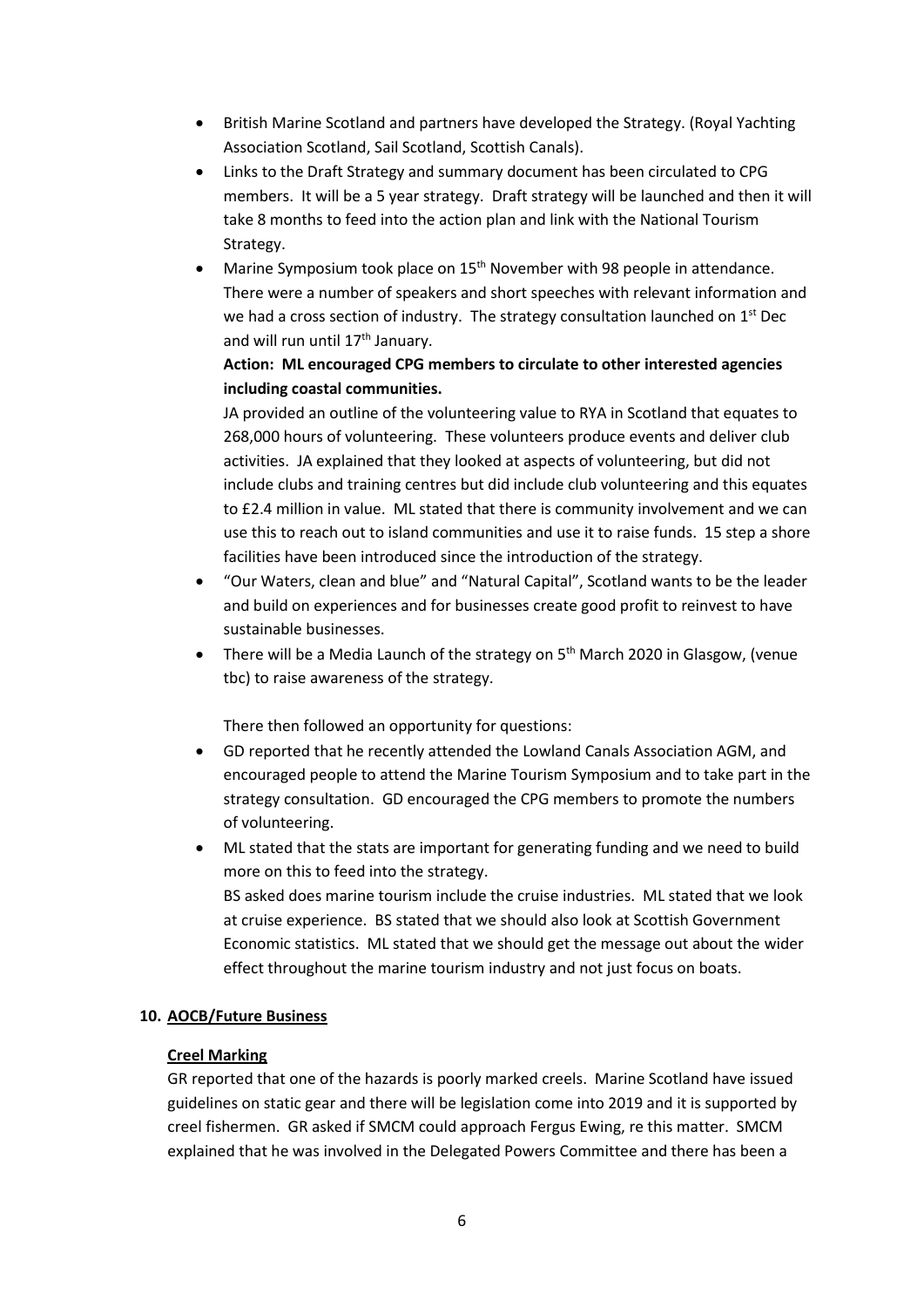reduction in orders over the last 12 months due to Brexit regulations. After discussion the following actions were agreed:

## **Action: Emma Harper MSP to check detail on official report and if is not covered, SMCM will write to Fergus Ewing MSP.**

#### **11. Marine Protected Area Management and Monitoring (MarPAMM) project**

GR reported that RYA Scotland sits on the steering group of the Argyll group. They are looking for interaction with the stakeholders to provide detail of impact and are looking for projects that they would like to be involved in and contact details are available in the leaflet and on the website. **Action: PM to send link to MPA website to CPG members.**

**Regional Planning Environment Enquiry** – A Macdonald MSP reported that they have been taking evidence from a large list of stakeholders and will discuss with Marine Scotland in January, the Cabinet Secretary in February and report will be presented in March. AM further reported that the Scottish Parliament has a "Dialogue" webpage that enables discussion online about marine planning issues.

**Acton: PM to send link to "Dialogue" webpage to CPG members.**

**Date of Next Meeting, Tuesday 3rd March 2020, Cruise Terminal, Forth Ports. 6pm.** Thanks were given in advance to Forth Ports for hosting the meeting. Vote of thanks was given to Convenor and meeting closed.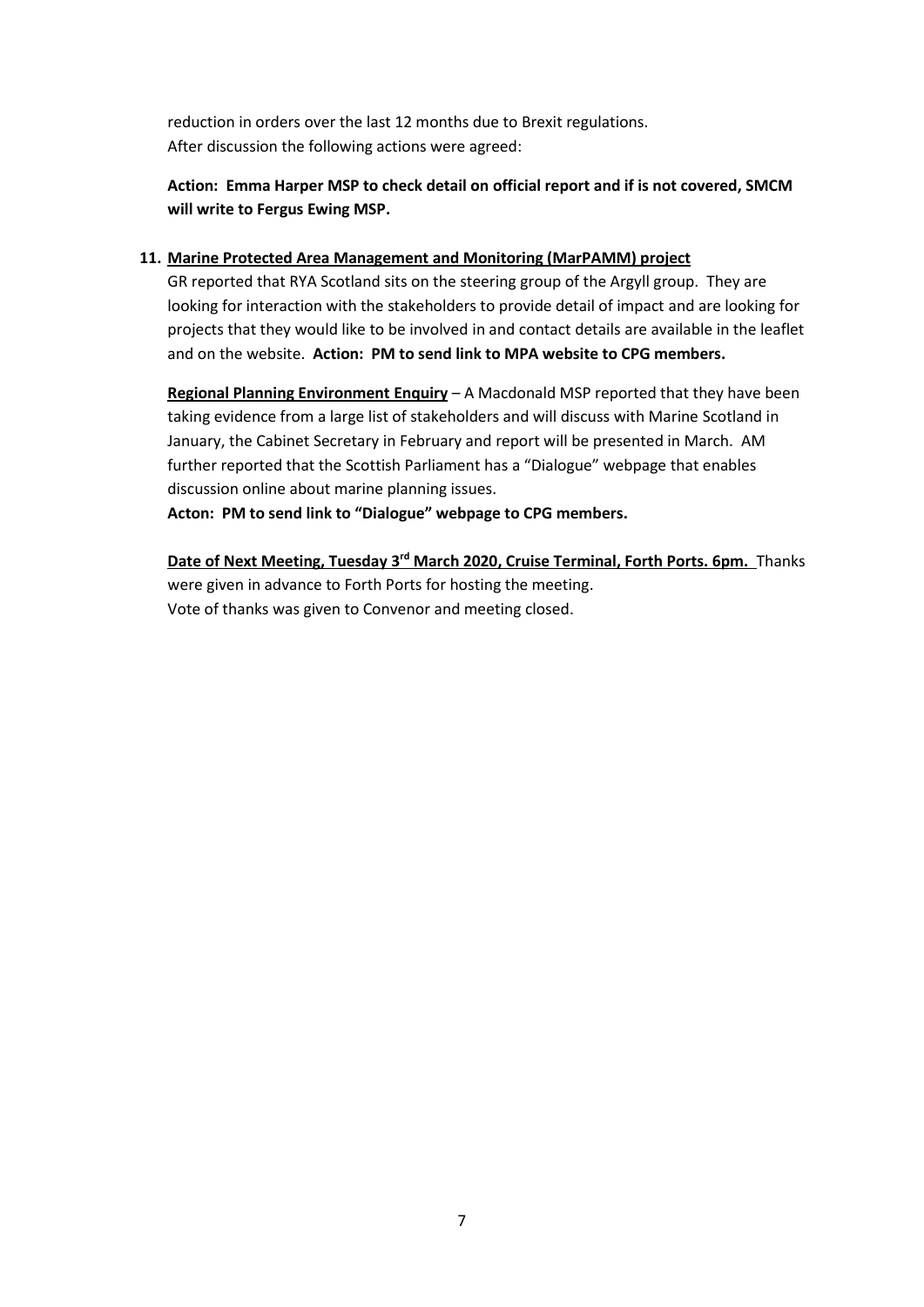# **APPENDIX 1 SUMMARY OF ACTIONS/DECISIONS**

|    | <b>Actions</b>                                                         | Resp.      | <b>Date</b>   | Completed           |
|----|------------------------------------------------------------------------|------------|---------------|---------------------|
|    |                                                                        |            | <b>Raised</b> |                     |
|    |                                                                        |            |               | Added as an         |
| 1. | <b>Red/White Diesel</b><br>To be added as a regular agenda item, to be | PM         | 18/9/19       |                     |
|    |                                                                        |            |               | agenda item         |
|    | added to agenda for June meeting.                                      |            |               |                     |
| 2. | Venue for Meeting on 3rd March 2020                                    | SMCM/BS    | 18/9/19       | No longer able to   |
|    | Barry Shafe suggested Cruise Terminal, Leith as                        |            |               | meet the request,   |
|    | an alternative venue for the CPG as Edinburgh                          |            |               | consideration being |
|    | is hosting Cruise Europe Conference. BS will                           |            |               | given to meeting in |
|    | provide date of event in March 2020 and SMCM                           |            |               | June being on       |
|    | will consider and will report back.                                    |            |               | cruise ship         |
|    |                                                                        |            |               |                     |
|    |                                                                        |            |               |                     |
| 3. | <b>Timing of Meetings</b>                                              | SMCM       | 18/9/19       | Ongoing             |
|    | Consideration to be given to future Lunchtime                          |            |               |                     |
|    | meetings                                                               |            |               |                     |
|    |                                                                        |            |               |                     |
|    |                                                                        |            |               |                     |
| 4. | <b>Sail Scotland/Scotboats</b>                                         | AR/BS      | 4/12/19       | Ongoing             |
|    | Discussion to take place between Alan Rankin                           |            |               |                     |
|    | and Barry Schafe.                                                      |            |               |                     |
|    |                                                                        |            |               |                     |
| 5. | <b>Sail Scotland Videos</b>                                            | AR         | 4/12/19       | Ongoing             |
|    | To be circulated once available.                                       |            |               |                     |
|    |                                                                        |            |               |                     |
|    |                                                                        |            |               |                     |
| 6. | <b>The Green Blue</b>                                                  | SMCM       | 4/12/19       | Ongoing             |
|    |                                                                        |            |               |                     |
|    | SMCM to put forward a motion for Members                               |            |               |                     |
|    | Debate.                                                                |            |               |                     |
| 7. | The Green Blue - Information from James                                | <b>JSA</b> | 4/12/19       | Ongoing             |
|    | <b>Scott Anderson</b>                                                  |            |               |                     |
|    |                                                                        |            |               |                     |
|    | <b>BSA to provide information on Lyme Bay</b>                          |            |               |                     |
|    | Project to SMCM.                                                       |            |               |                     |
|    |                                                                        |            |               |                     |
|    |                                                                        |            |               |                     |
|    |                                                                        |            |               |                     |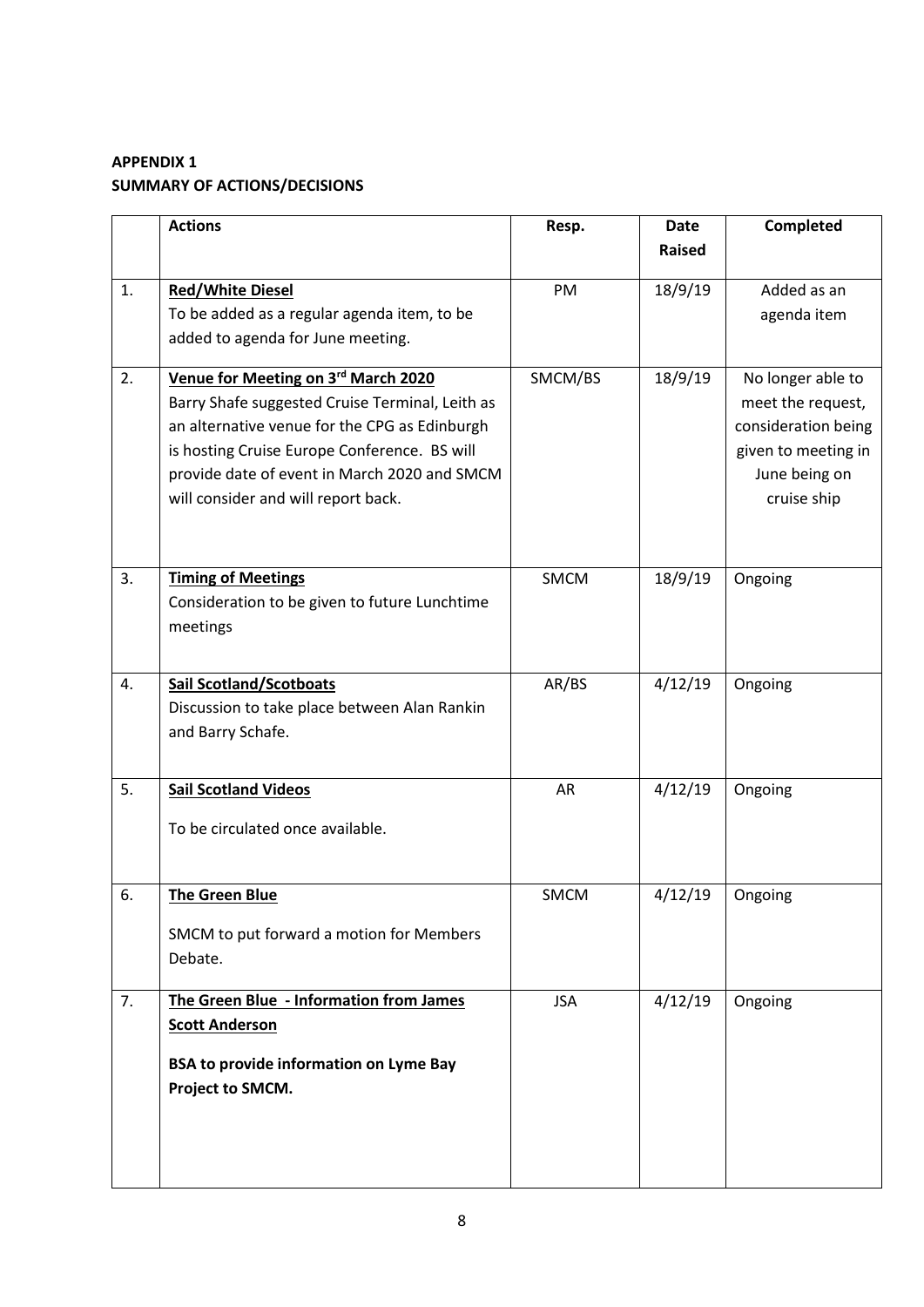|     | <b>Email details for JSA to be circulated to CPG</b>                                                                                                                                                                                                                                                                                                                                                                                                                                                      | PM         | 4/12/19 | Ongoing |
|-----|-----------------------------------------------------------------------------------------------------------------------------------------------------------------------------------------------------------------------------------------------------------------------------------------------------------------------------------------------------------------------------------------------------------------------------------------------------------------------------------------------------------|------------|---------|---------|
|     | members.                                                                                                                                                                                                                                                                                                                                                                                                                                                                                                  |            |         |         |
|     |                                                                                                                                                                                                                                                                                                                                                                                                                                                                                                           |            |         |         |
|     |                                                                                                                                                                                                                                                                                                                                                                                                                                                                                                           |            |         |         |
| 8.  | <b>Crown Estate Communities Fund</b>                                                                                                                                                                                                                                                                                                                                                                                                                                                                      | SMCM       | 4/12/19 | Ongoing |
|     |                                                                                                                                                                                                                                                                                                                                                                                                                                                                                                           |            |         |         |
|     | Letter to go to COSLA to ask for an outline<br>٠<br>of how the funds are going to be spent to<br><b>Coastal Communities.</b><br>Obtain parameters from Crown Estate to<br>٠<br>Marine Scotland.<br>ML suggested approaching Crown Estate to<br>٠<br>provide information on where the grant<br>goes and what the effect has been.<br>Information to be circulated to members.<br>BSA suggested looking at how your<br>measure the environmental initiatives and<br>demonstrate what you set out to achieve |            |         |         |
| 9.  | and give KPI'S to funders,<br><b>Red/White Diesel</b>                                                                                                                                                                                                                                                                                                                                                                                                                                                     | JA/EH/PM   | 4/12/19 | Ongoing |
|     | RYA/RYAS Consultation response to be<br>circulated to CPG members.<br>Emma Harper MSP will raise this with<br>the Rural Economy and Connectivity<br>Committee.<br>To be added as a regular agenda item.                                                                                                                                                                                                                                                                                                   |            |         |         |
| 10. | <b>Marine Tourism Strategy</b><br>ML encouraged CPG members and also spread<br>onto other interested agencies including coastal<br>communities.                                                                                                                                                                                                                                                                                                                                                           | <b>ALL</b> | 4/12/19 | Ongoing |
| 11. | <b>Marine Protected Area Management and</b><br><b>Monitoring</b>                                                                                                                                                                                                                                                                                                                                                                                                                                          | PM         | 4/12/19 | Ongoing |
|     | Send link to MPA website to CPG members.                                                                                                                                                                                                                                                                                                                                                                                                                                                                  |            |         |         |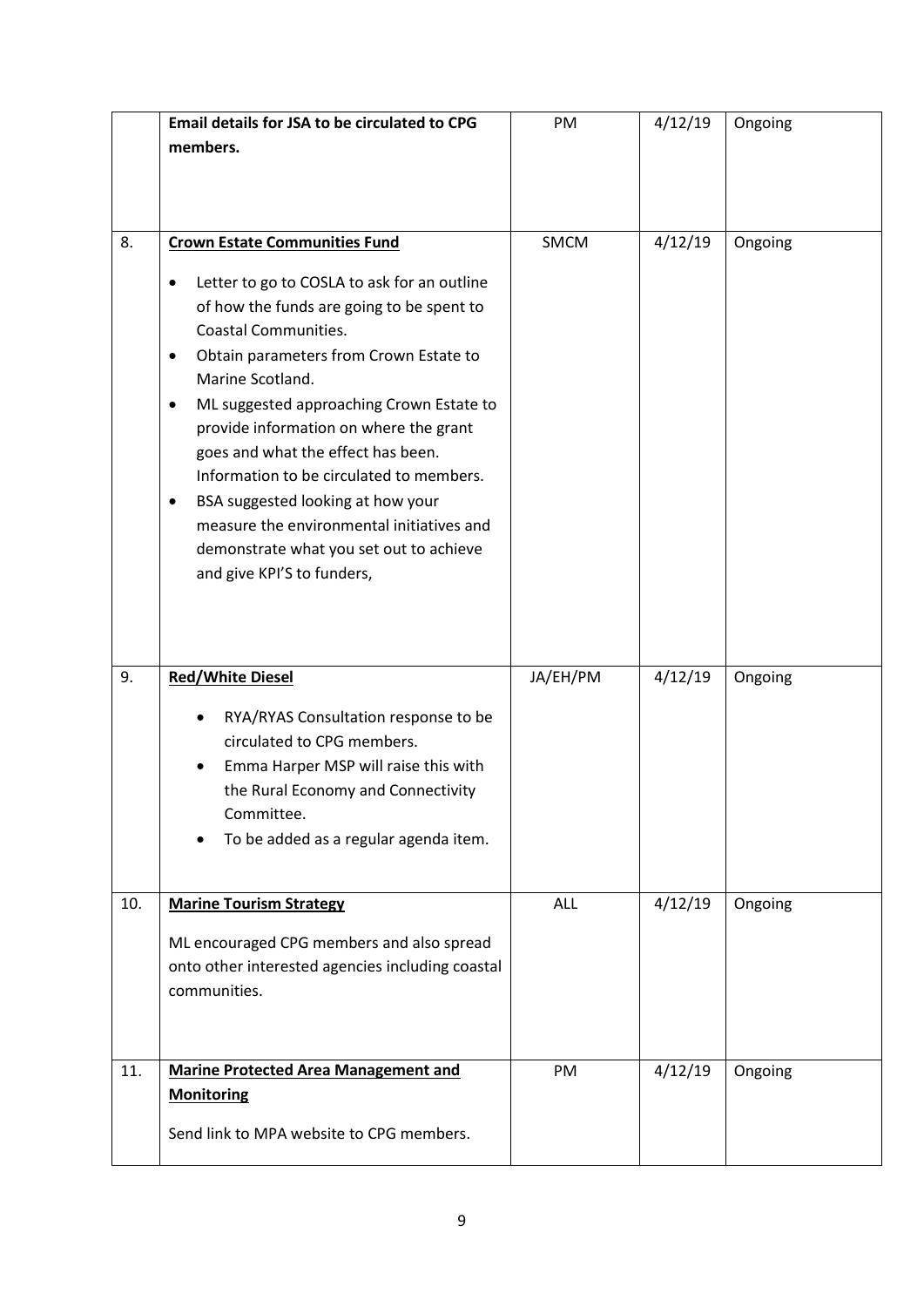| 12. | <b>Regional Planning Environment Enquiry</b>                                  | PM | 4/12/19 | Ongoing |
|-----|-------------------------------------------------------------------------------|----|---------|---------|
|     | Send link to "Dialogue" webpage to CPG                                        |    |         |         |
|     | members.                                                                      |    |         |         |
| 13. | <b>Future Business Items</b>                                                  |    |         |         |
|     |                                                                               |    |         |         |
|     | <b>Scottish Tourism Strategy</b>                                              |    |         | Ongoing |
|     | Invite Scottish Tourism Alliance to a                                         |    |         |         |
|     | future meeting.                                                               |    |         |         |
|     | <b>East Coast</b>                                                             |    |         |         |
|     | Invite a representative from the East                                         |    |         |         |
|     | coast marine industry to the meeting/                                         |    |         |         |
|     | invite SMCM to some activities that are                                       |    |         |         |
|     | going on in the east.                                                         |    |         |         |
|     |                                                                               |    |         |         |
|     | Joint Meeting with Cross Party Group on Sport                                 |    |         |         |
|     | To be arranged.                                                               |    |         |         |
|     |                                                                               |    |         |         |
| 14. | <b>Marine Litter</b>                                                          |    |         | Ongoing |
|     |                                                                               |    |         |         |
|     | Contact Audit Scotland provide                                                |    |         |         |
|     | information on the various recycling                                          |    |         |         |
|     | schemes.                                                                      |    |         |         |
|     | RF to discuss with Marine Scotland who<br>are involved with the marine litter |    |         |         |
|     | aspects.                                                                      |    |         |         |
|     | RF to invite the Project Officer from the                                     |    |         |         |
|     | "Scrapbook project".                                                          |    |         |         |
|     | Invite FEDRA to discuss nurdles.                                              |    |         |         |
|     |                                                                               |    |         |         |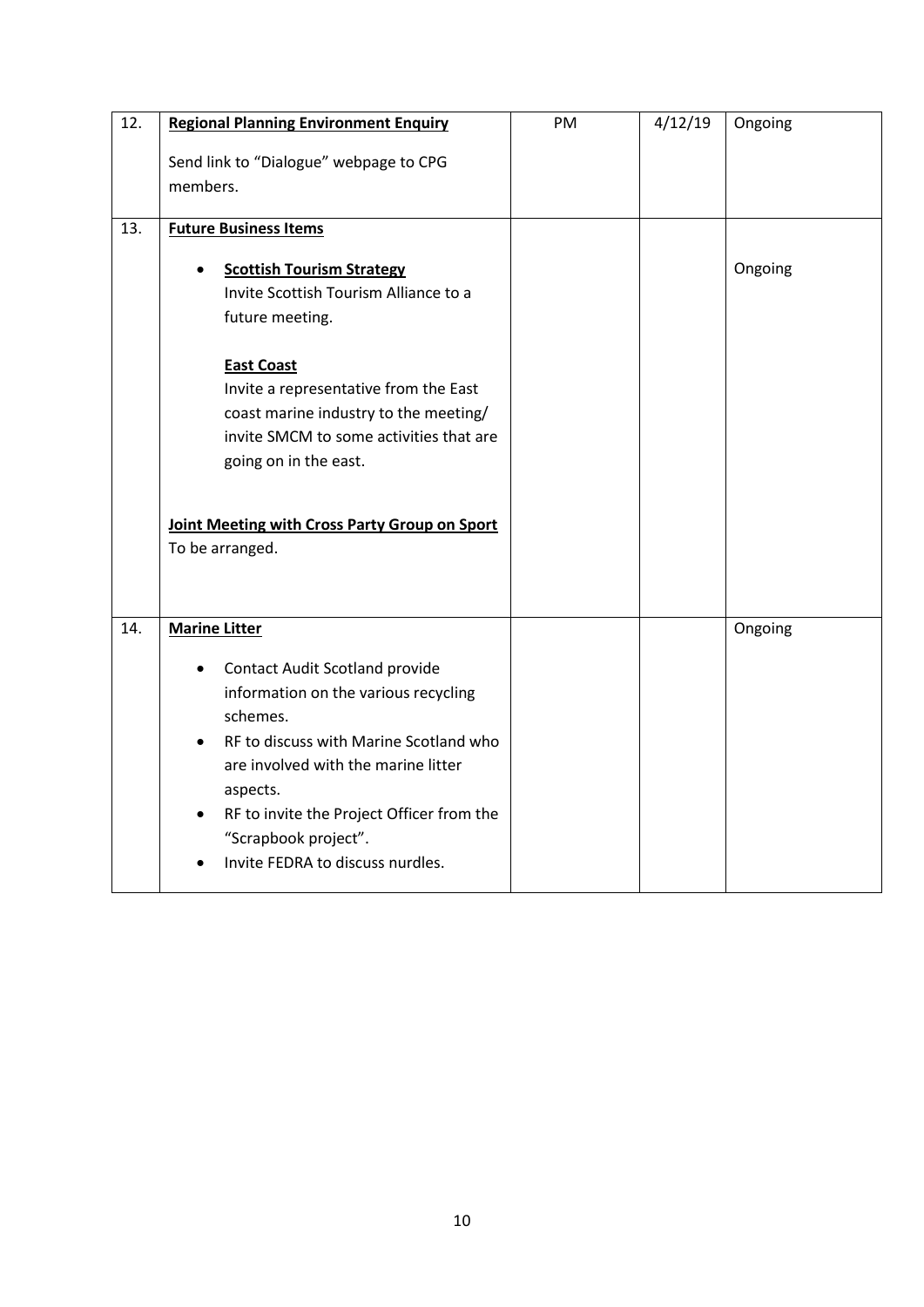#### **APPENDIX 2**

|     | <b>Name</b>                | Organisation                                                         |
|-----|----------------------------|----------------------------------------------------------------------|
| 1.  | <b>Stuart McMillan MSP</b> | Convenor                                                             |
| 2.  | James Allan                | <b>RYA Scotland</b>                                                  |
| 3.  | <b>Pauline McGrow</b>      | <b>RYA Scotland</b>                                                  |
| 4.  | <b>Graham Russell</b>      | <b>RYA Scotland</b>                                                  |
| 5.  | <b>Stuart Smith</b>        | <b>Scottish Canoe Association</b>                                    |
| 6.  | Jonathan Mosse             | Inland Waterways Association and<br><b>RYA Scotland</b>              |
| 7.  | <b>Gordon Daly</b>         | RYA Scotland/<br>Scottish Waterways for All/Private Boater           |
| 8.  | <b>Marc Turner</b>         | <b>RYA Scotland</b>                                                  |
| 9.  | James Scott-Anderson       | <b>British Marine</b>                                                |
| 10. | Andrew Rendle              | <b>Scottish Coastal Rowing Association</b>                           |
| 11. | Douglas MacDiarmid         | Thomas Telford Corpach Marina                                        |
| 12. | James Kennedy              | Fort William Marina & Shoreline Community<br><b>Interest Company</b> |
| 13. | Sarah Kennedy              | Fort William Marina & Shoreline Community<br><b>Interest Company</b> |
| 14. | <b>Martin Latimer</b>      | <b>British Marine Scotland</b>                                       |
| 15. | <b>Meghan Rhys</b>         | Themed Years/Tourism and Major Events<br>Team, Scottish Government   |
| 16. | Aileen Monk                | <b>British Marine Scotland</b>                                       |
| 17. | Emma Harper MSP            |                                                                      |
| 18. | Angus MacDonald MSP        |                                                                      |
| 19. | <b>Barry Schafe</b>        | Scotboats/Forth Estuary Forum                                        |